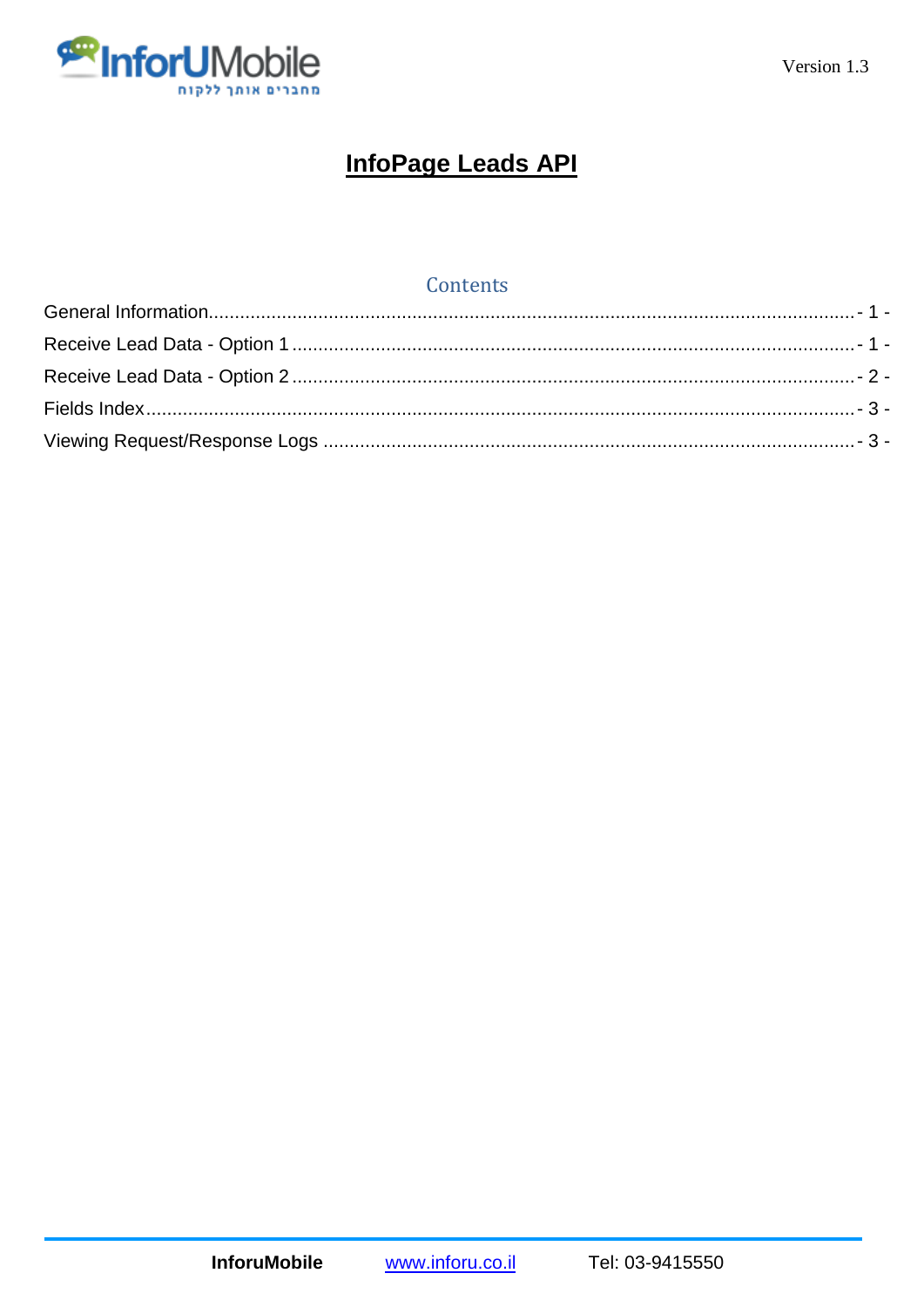

### <span id="page-1-0"></span>**General Information**

When a new lead (a user submits a form) is received, InfoPage creates an http request to the Client URL with all the information about the lead.

To setup your URL for receiving the leads:

- 1. Click the Campaign Settings
- 2. Insert the URL under the "URL to send form details" field.
- 3. Save changes

You have 2 options to get the data

### <span id="page-1-1"></span>**Receive Lead Data - Option 1**

If your CRM gets the lead in a certain way, you can configure InfoPage to send you the information in that way. In the field "URL to send form details" you enter your URL and write the field name that your CRM gets. The information where the value of that field is received is the field name in the landing page form. For example, let's assume that your CRM needs to receive "Name" and "Phone" Fields. In the landing page the names of those fields are "Full Name" and "Cell Phone". Then you need to enter the following phrase in "URL to send form details":

[http://www.mycrm.co.il?Name=\[FullName:\]&Phone=\[Phone:\]&PhoneNumber=\[HiddenPhoneNumber\]](http://www.mycrm.co.il/?Name=%5bFullName:%5d&Phone=%5bPhone:%5d&PhoneNumber=%5bHiddenPhoneNumber%5d)

NOTE: If the field names don't match completely to the form, the request fails.

The system will create two requests, one in **POST** and one in **GET** on every lead with the following data:

#### POST:

[www.mycrm.co.il?Name=Danni&Phone=0507623232&PhoneNumber=0529987777&Xml= {Like the](http://www.mycrm.co.il/?Name=Danni&Phone=0507623232&PhoneNumber=0529987777&Xml=%20%7bLike%20the%20example%20below%20document%7d)  [example below document}](http://www.mycrm.co.il/?Name=Danni&Phone=0507623232&PhoneNumber=0529987777&Xml=%20%7bLike%20the%20example%20below%20document%7d)

**GET** 

[www.mycrm.co.il?Name=Danni&Phone=0507623232&PhoneNumber=0529987777](http://www.mycrm.co.il/?Name=Danni&Phone=0507623232&PhoneNumber=0529987777)

If you want the system to make **only Get** requests you need to add an **&infopagedata=empty** extension in end URL.

Example:

[http://www.mycrm.co.il?Name=\[FullName:\]&Phone=\[Phone:\]&infopagedata=empty](http://www.mycrm.co.il/?Name=%5bFullName:%5d&Phone=%5bPhone:%5d&infopagedata=empty)

- 1 -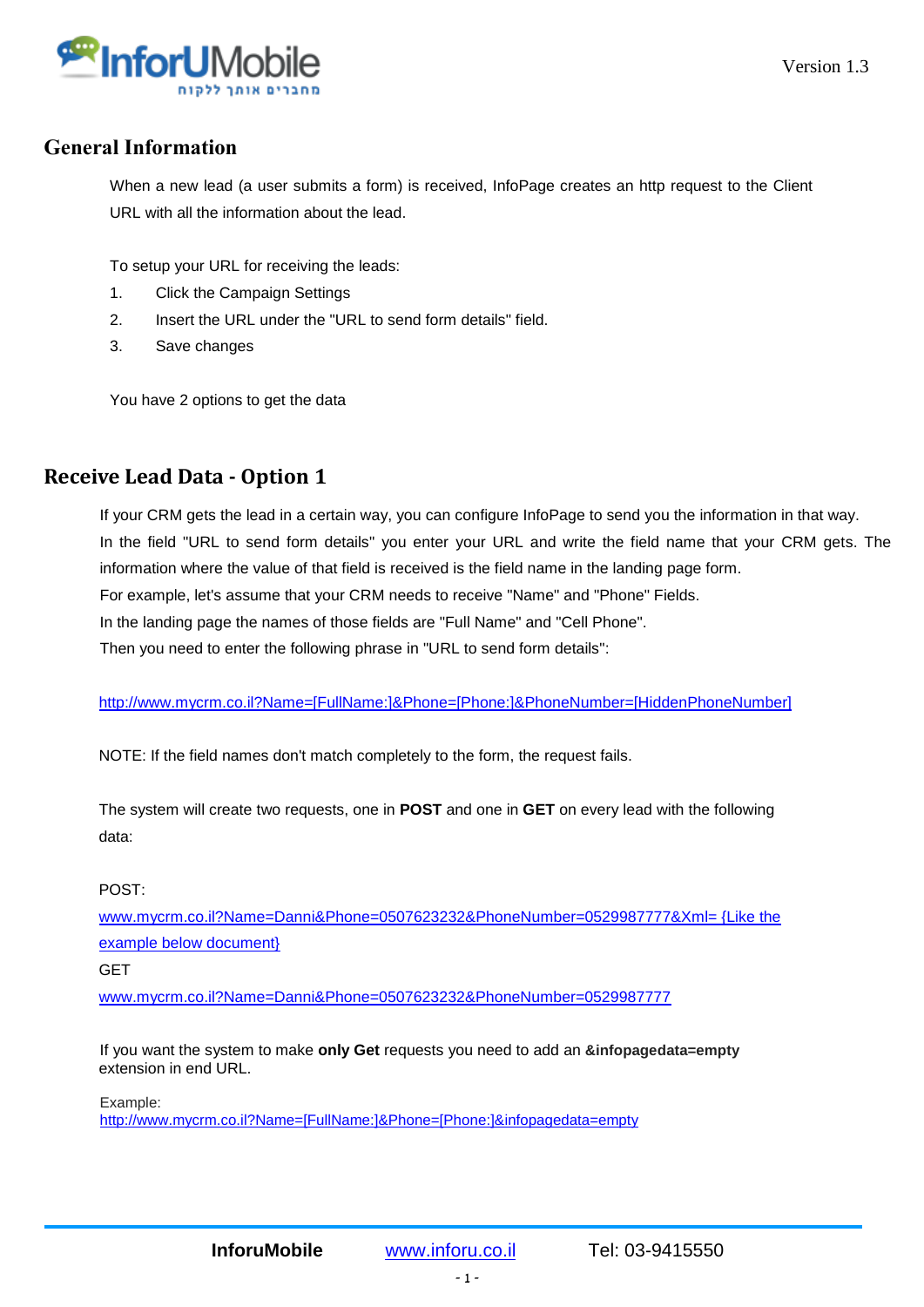

# <span id="page-2-0"></span>**Receive Lead Data - Option 2**

If you only enter your URL in "URL to send form details", the system performs an http **Post** request to this URL with the following XML Data:

[http://yourURL.co.il/getleads.aspx?xml=](http://yoururl.co.il/getleads.aspx?xml)

<?xml version="1.0" encoding="UTF-8"?>

<InfoPage>

<Campaign>

<Id>94067</Id>

<Name>Landing Page Name</Name>

<Description></Description>

<CampaignSource>google adwords</CampaignSource>

<SecondaryCampaignName>Campaign Content</SecondaryCampaignName>

<CampaignCategory>Tags CampaignName</CampaignCategory>

<IpAddress>10.250.17.205</IpAddress>

<FullUrl>http%3A%2F%2Flp.infopage.mobi%2Findex.php%3Fpage%3Dlanding%26id %3D94067%26token%3Dc9c588ecafca3e951af7cd1ebf852c5c%26utm\_source%3Dgo ogle%2520adwords%26utm\_content%3DCampaign%2520Content%26utm\_campaign %3DTags%2520CampaignName</FullUrl>

<PhoneNumber>0529987777</PhoneNumber>

<LandingPagePlatform>desktop</LandingPagePlatform>

</Campaign>

<Form>

 $<$ Id $>$ -1 $<$ /Id $>$ 

</Form>

<Contact>

<Id>2468277</Id>

<Created>2016-12-13 09:38:49</Created>

<Fields>

<Field>

```
 <No>1</No>
```
<Name>Full Name:</Name>

```
 <Type>TextField</Type>
```
<Required>0</Required>

<Value>Moshe Cohen</Value>

</Field>

<Field>

<No>2</No>

<Name>Phone:</Name>

<Type>PhoneField</Type>

**InforuMobile** [www.inforu.co.il](http://www.inforu.co.il/) Tel: 03-9415550